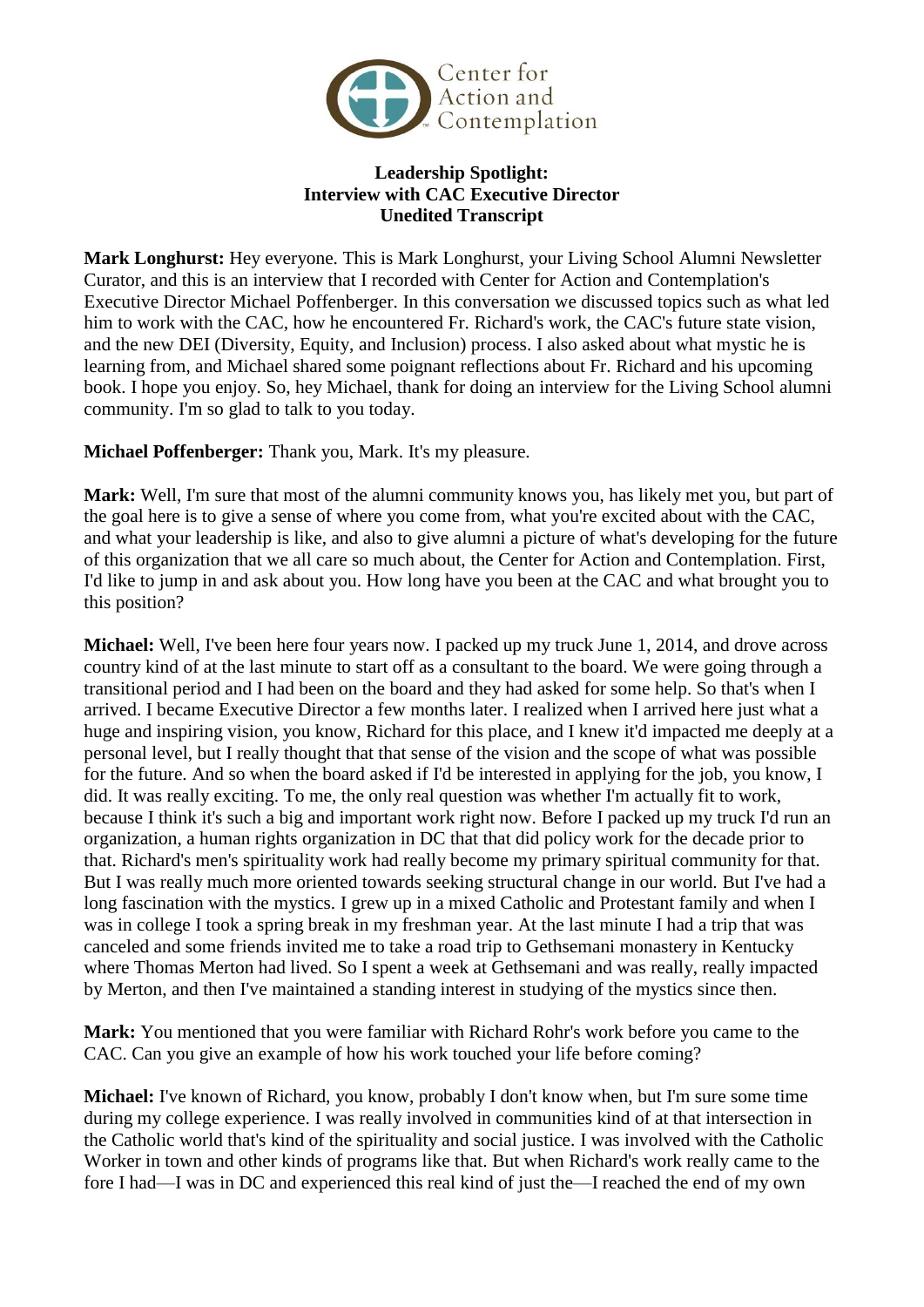capacities to be an agent of change based on my own willpower. And I felt just absolutely dried up. I mean a classic case of burn out, when you realize that the world is not going to change to your demands of it, you know. And a really close mentor of mine, who was one of the founders, and is still on the staff at the Sojourner's community, this guy Bob Sabath, encouraged me to look into the Men's Rites of Passage. And so I did that, and, you know, and I think it really gave me two things. It gave me, one, a reintroduction into kind of the discipline of contemplative practice and contemplative practice in community that I became more dedicated to after that. I started a small group of some friends and really drove down that road. And then two, I think Richard's work on particularly with the male journey, I think, around how we deal with power and powerlessness, and I think, you know, in the activist community, and particularly, this is one of the wounds that is hidden and needs to be healed around, because power is an instrument of pursuing the things that we care about. And so how you marry that to the spiritual path of descent and this capacity to own and integrate the reality of our own finiteness, of the reality of our own powerlessness ultimately. You know, I think Richard's men's work teaches just beautifully on that, and I could feel how much that was a balm that I needed to be working with much more deeply. And so those are the teachings that really got me started and since then, obviously, I've been inspired by the whole broader scope and range of his—almost impossible, I would say, scope of the work that he's done over the last 40 years.

Mark: Could you share about what the future state vision is and what you're excited about?

**Michael:** Yeah, absolutely. You know, when I came into the position, the board really tasked me with the primary question of discerning what's the future, if any, beyond Fr. Richard. And so we spent a really dedicated year-and-a-half process of discernment and consultations focused on that question. I think the danger within the organization as tied to its founder as we are—is that we can't think past our founder in the sense that our future is just tied to the person of the founder and not tied to the animating spirit and vision that really has inspired Richard for all these years. So that's really what we tried to unpack and understand more deeply through that process. What is that vision and what's the relevance that it has to the world that we face today and to the Christianity that we face today? And so where we landed is really locating CAC's work within this kind of unique historical moment for Western Christianity. You know, Richard has been saying this, but to really own the CAC is about a new reformation. I mean that's been in our vision statements all along, and I don't know that we've ever institutionally really kind of grappled with what that means. But he really envisioned and we really envisioned that we are on the verge of these massive disruptions in terms of how Western Christianity is taught and practiced. And we think that's a very good thing and then we think that drawing on the mystical dimensions of Christianity as Richard and our other faculty have done is the key to our future. And so the future of our Christianity is more about half of transformation than a system of beliefs, to put it, you know, succinctly. And so what we're trying to do with the future state vision and vision for us is to provide one embodiment of that. You know, there's going to a massive landscape of experimentation and innovation that's needed to carry this tradition into the future to protect the jewels of Christianity's impact on the world, the potential impact on the world and to see that realized in new ways. But our vision is for a kind of faculty of teachers. So not just Richard but partnering with a faculty of people who not only study and understand the same kind of depth of Christian history and practice that Richard does, but are living embodiments of it, you know. The kinds of people that we want to learn from, because, you know, we catch as much as we, you know, vision is caught, not just taught. And you know folks like Jim and Cynthia who we have been partnering with really more of with this process. And then also, quite meaningfully build not just a platform for teaching kind of didactic insights and theology, but really a path of transformation and a community of students who are committed to that path. And so building the infrastructure that we could integrate our teachers into and provide as a community of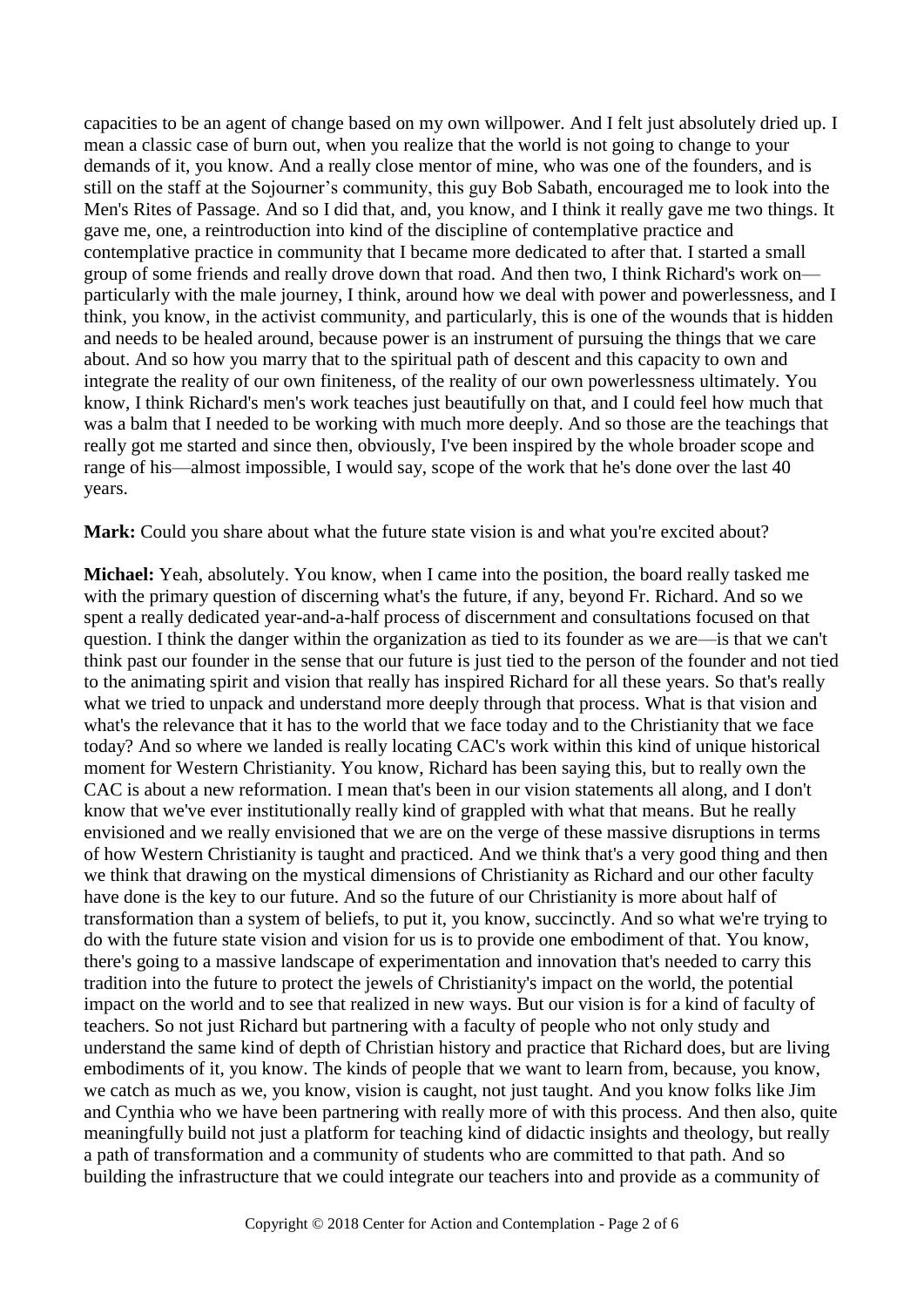learning, a community of transformation for a broader community of our audience and our students. So that's now what we're trying to build, to lay the groundwork for. And I think within that CAC has this unique kind of—Richard is a—Ilia Delio, one of our other guest teachers, referred to him as a "vernacular theologian," which is her kind of academic way of saying, "He is able to take these insights and drill them down at a level where they're really accessible and they're really relevant to people who are earlier on in their journey of understanding this path, understanding the mystics." And so I think at CAC we really have a responsibility that that's part of our role that we want carried forward. That there's going to a whole infrastructure, a whole ecosystem and efforts that's needed to help people deepen down the path, that how can we be an amazing front door to that path, an amazing connection for people who are yearning for that—whose hearts long for that depth of that path and just need the right first step into it. How can we give them that first step and then orient them towards the depth of journey and community with other students. And so that's what we imagine our future role would be that we're trying to now occupy more directly and that we think Richard's work has really been—no, we don't think—I mean Richard himself is saying that's what his work has always been about.

**Mark:** For our alumni who are listening what role, if any, do they and we play in how the future state vision unfolds?

**Michael:** The Living School started what we refer to as an experiment in a formation experience grounded in the mystics. Richard has called it an underground seminary, but I think we're realizing it's less a seminary; we're not trying to train pastors. It's more of an underground kind of monastic formation. I think Richard was really humbled—Fr. Thomas Keating, the father of Contemplative Outreach, said that Richard Rohr, in a recent conversation that he thinks that the Living School is the only true kind of systematic teaching of the contemplative tradition for laypeople that exists that he sees out there. That we're not just trying to get people one part of the pie. Not just the theology, not just the theology, not just some other practices, not just the history, but all of it, in a kind of comprehensive formation experience that really sets people up to be living on this path in their own context. So, I think from the beginning what first and foremost helped our alumni is that they feel equipped by their experiences in Living School to sustain that path in their lives beyond the Living School experience, and to do that in a way that helps them to be more effective agents of change or agents of awakening love in our world in each of their contexts. And that through their relationship forming and this form of relationships within the alumni that they can find a community of support, you know, like-minded peers on the path, people who can be sources of encouragement and further wisdom, and even concrete resources for the many incredible initiatives and the great work that many of our alumni are engaged in in the world. And so there's a certain infrastructure to that we still want to build, but our first and foremost hope is just that Living School alumni are equipped with the knowledge, the practices, and the relationships to be on the sustained path of transformation that helps them serve our world more effectively. So I think that's the first hope. And there's definitely a role for us as an institution to just create the connectivity that enables that to happen. But it's a very limited role, you know, and it's up to the alumni in a lot of ways to take that initiative and to be on that path themselves. Because the secondary piece that I think is becoming clearer as we start implementing the future state vision. We've waited to organize a really formal structured alumni program out of a kind of fear that it would become captive to what the alumni immediately wants, which is it tends to be more teaching, more contact with the teachers as opposed to what we think is actually most needed in the broader landscape. And those two things are obviously not mutually exclusive, but we want to get clearer on ends and means before we really try to build the structure of it. So what we are talking about is that, as we were saying earlier that if we take this idea that our institution is about a new reformation, a historical moment of renewal for the Christian tradition, then how can our alum also be equipped as kind of incubators or innovators or leaders of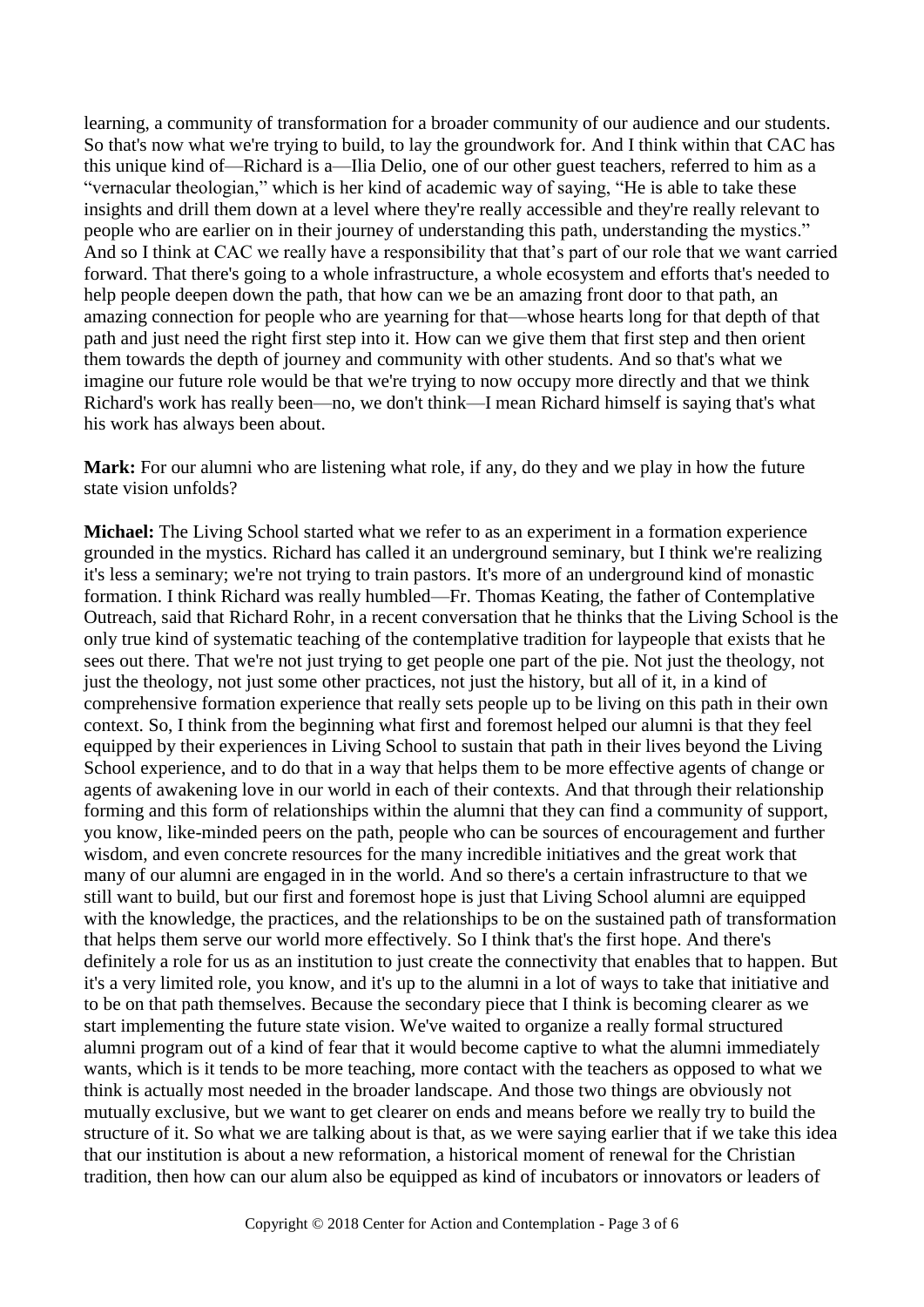the diversity of efforts that are going to be entailed in that. So we're looking at kind of concrete frameworks of leadership development. So, for those alum who really do feel called and equipped to be concretely trying to develop communities of practice or embodying different forms of leadership that are going to be necessary for this broader ecology of the new reformation to arise, I think that that's the one piece that we're now taking more seriously in how can we build the structures that help—for those alum that do feel called into that, how do we help them do that. And I think once we get a little bit clearer on that then I think we're going to feel much more confident about launching the alumni program structurally. I don't want to get ahead of myself, but I'm going to anyways and just kind of tip off that we're almost finalized on the decision to make CONSPIRE 2019, which is the final CONSPIRE conference in the seven-conference series. So, the seven conferences are all about the seven themes of Richard's alternative orthodoxy that he taught in the Living School. And so the final one is on non-dual consciousness. And so what we're talking about is instead of just having that be a normal CONSPIRE where we invite everybody, we actually start by making it a pilgrimage for our Living School alum, invite them back to Albuquerque and really pass the vision in a much more practical way for where we see this work going beyond the lifetimes even of our existing faculty and invite alumni as participants in that, as contributors to that, as embodiments of that, as the agents of change that we've always been about. And so just to put that on people's radar to think about CONSPIRE 2019; it's in September, and it will be anchored by our core faculty. So you come back really organized around that and have that be a moment of unveiling of our future, an invitation to our community to be a part of that co-creation process.

**Mark:** I'll see you in September 2019 and I hope others will too. Under your leadership the CAC has recently started a DEI (Diversity, Equity, and Inclusion) process. CAC as an organization is going through this process of looking at practices of diversity and widening the scope of inclusion. So, can you quickly express what that is and what your hopes for that process are?

**Michael:** Yeah, we're really excited about this. We think it's—like, in a way we don't want to try to move aggressively into a future without doing this hard work first. Without being on a serious learning journey around diversity, equity, inclusion. So I would say even though, you know, one of the bedrocks of mystical teaching is this idea of the underlying unity of all faiths, the reality is that I think we haven't done enough to ask ourselves the hard questions of why even though we teach that our community tends to resemble very specific people with very specific kinds of life experiences, you know, and especially those that resemble in some respects the social location and context of our teachers. And so to get more specific about that, you know, mostly baby boomer generation, overwhelmingly White and surprisingly wealthy, you know, upper middle-class wealthy types of folks tends to be our average audience. And I think it just provokes us to ask—we have to be asking these hard questions about why is it that the work appeals—or is it appeals or is it mostly accessible to people, you know, you come from those experiences, and what does that have to say about what's working and not working in our teaching? To what extent are we living into the embodiment of what we're saying about the nature of reality and to what extent are we not? And I think as we began to ask those questions our sense became increasingly that though we teach that—and there's a natural way that—we don't have to apologize for it. In a lot of ways people are drawn to teachers who share their own context and can speak to that context's native place. So, there's a certain degree in which that's just being a natural evolution of our work. But I also really want to be clear in acknowledging that we have massive institutional blind spots and teaching blind spots that are leading us I think that unintentionally reinforce the structures of privilege and oppression that we're participating in even as we teach in a way that tries to undermine them. And so as we really have come to terms with that acknowledgment what we did is we searched for a set of outside partners who could help us do a really rigorous kind of from the ground up learning journey about how we think, talk, and participate in the structural issues of diversity, equity, inclusion, and beyond our journey of transformation as an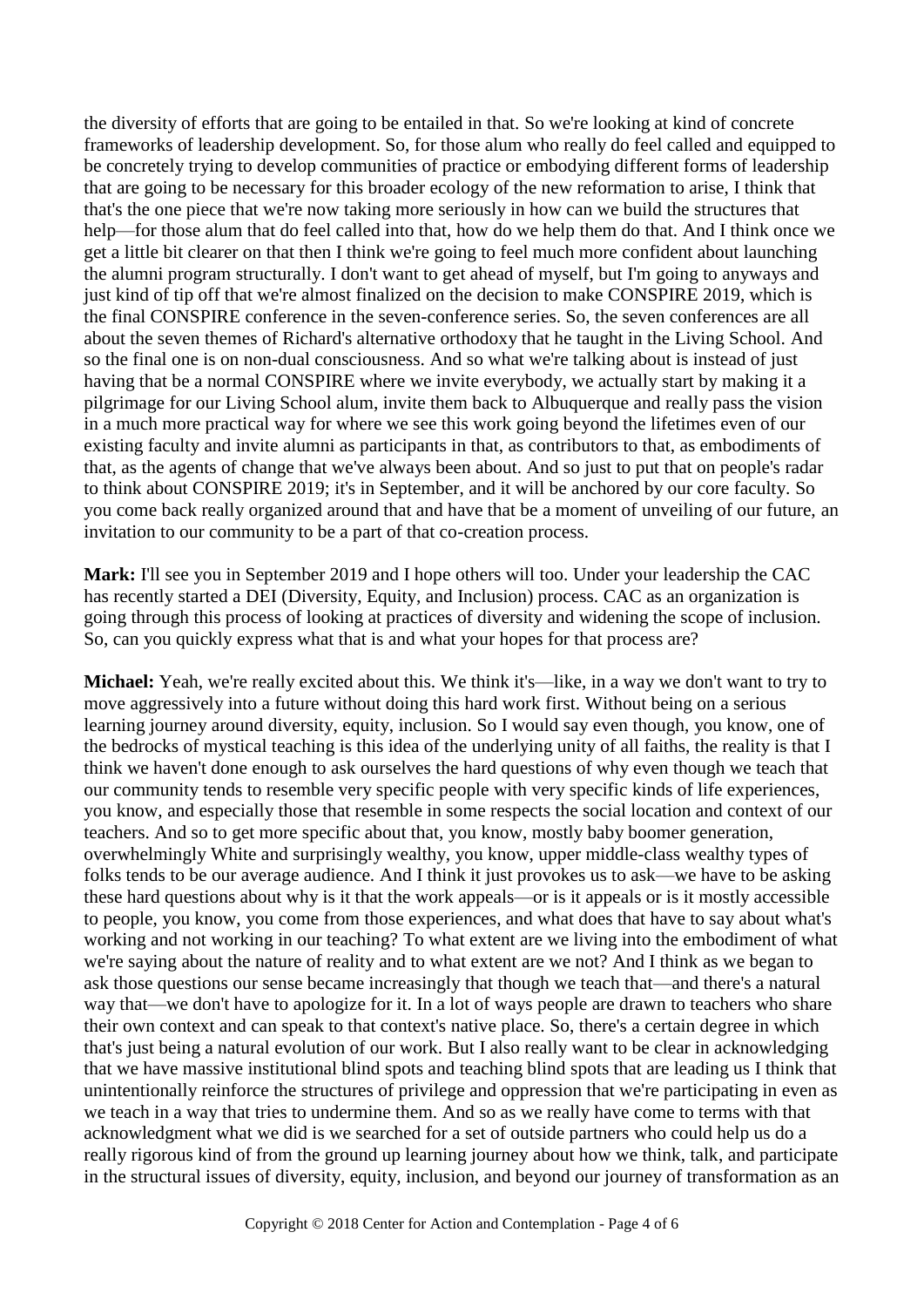organization. So we did. We did that. We went on a six-month search process. We had an incredible set of consulting partners apply and that we vetted and we have incredible partners now, all three of them are graduates of Divinity School. Two of them describe themselves as students of Richard and the CAC and whose full-time jobs are focused on organizational transformation around issues of equity and inclusion. And so my hope is that, you know, that our lived reality that our lived embodiments reflects what we teach that people experience us a place that celebrates God's location in everyone and everything, and in that way that we really embody a level of inclusivity that I think we haven't, and that our work helps people develop critical lenses and be agents of this work themselves, and that's the equity piece where we want people to come out of our work being more equipped and not just reinforce in their existing lens and ways of perceiving things.

**Mark:** So, who's that mystic that's inspiring you today, whether an ancient mystic or a living mystic, and here you are working with three of the most exciting mystics in our country I think? Who's inspiring you?

**Michael:** Yeah, I think the reality is that the demands of this job and me being a new dad—my daughter's two-and-a-half years old now—keeping up with our existing faculty and then a reading list of, you know, helping maybe from the organizational management side, is about the extent of my reading time. And so, yeah, it's really, really Richard, Jim, and Cynthia, and the latest that we've been working through. We had an internal team work through the manuscript of Richard's next book in preparation kind of how do we think about supporting it and really as an organization getting behind the message in the book. And I have to say I am more excited about this piece of work than anything Richard has ever done before. I think it's going to be a really defining part of his legacy that he's leaving behind. So, the book title is still kind of to be confirmed. It's *Another Name for Everything: The Universal Christ*. And it's Richard's master synthesis of Christianity; to be a Christian is to see the sacredness in all things, that the Christ as a coherence of matter and spirit that has been there since the big bang for 13 billion years, and just the radical implications that it has for how we understand our tradition and Jesus' significance in that context. So, it's a brilliant piece of work. Penguin Random House is publishing it, and it gives us this amazing foundation for—a brilliant encapsulation of the theology that we want to be about as an organization as we move forward. And he wrote it in a sense—you know, you'd think it's a very heady topic, but he did a better job on this book that I've ever seen him do, leading you into it from the standpoint of experiencing it to invite you into a dialog that reflects on your own experience as you're reading the text. He, of course, as he always does brings in a historical and the exegetical and the scriptural, and uses that not just for argument, but really locates it within the context of people's own life spiritual journeys. It's such an exciting project. We have huge plans around how to support it and it was really impactful for me to get to read it first. But I now know that how I'm learning from them, I think, you know, the thing that everybody always wants to know is what's it like working with Richard, and of course, you know, there's the parts of it that we're just running an organization and there's the moments when, you know, it does break through that you're sitting in the presence of somebody who just has this lens on life and the world and their own experience, and you see it in real time in ways that are really impactful. And it's an insane—I mean it's just an enormous privilege to be around. Richard, I think, as everybody knows has been going through a series of health challenges. His prostate cancer, he had a heart attack over the Christmas break. And all of our teachers are in this advancing age, but to be up close, and especially with Richard who's here, you know, in our offices most days, as he comes to terms with his own mortality and his own limitations, his own fears, but also just this sense of courage and peace, and you know, really allowing—it's that spirit of allowing that I see, just whatever it is, is and it is to be welcomed, you know. He's really embodied that. It's been a really sweet and kind of vulnerable process that he's been through and to be up close to that is something I know is going to be something I'll be reflecting on probably for the rest of my life.